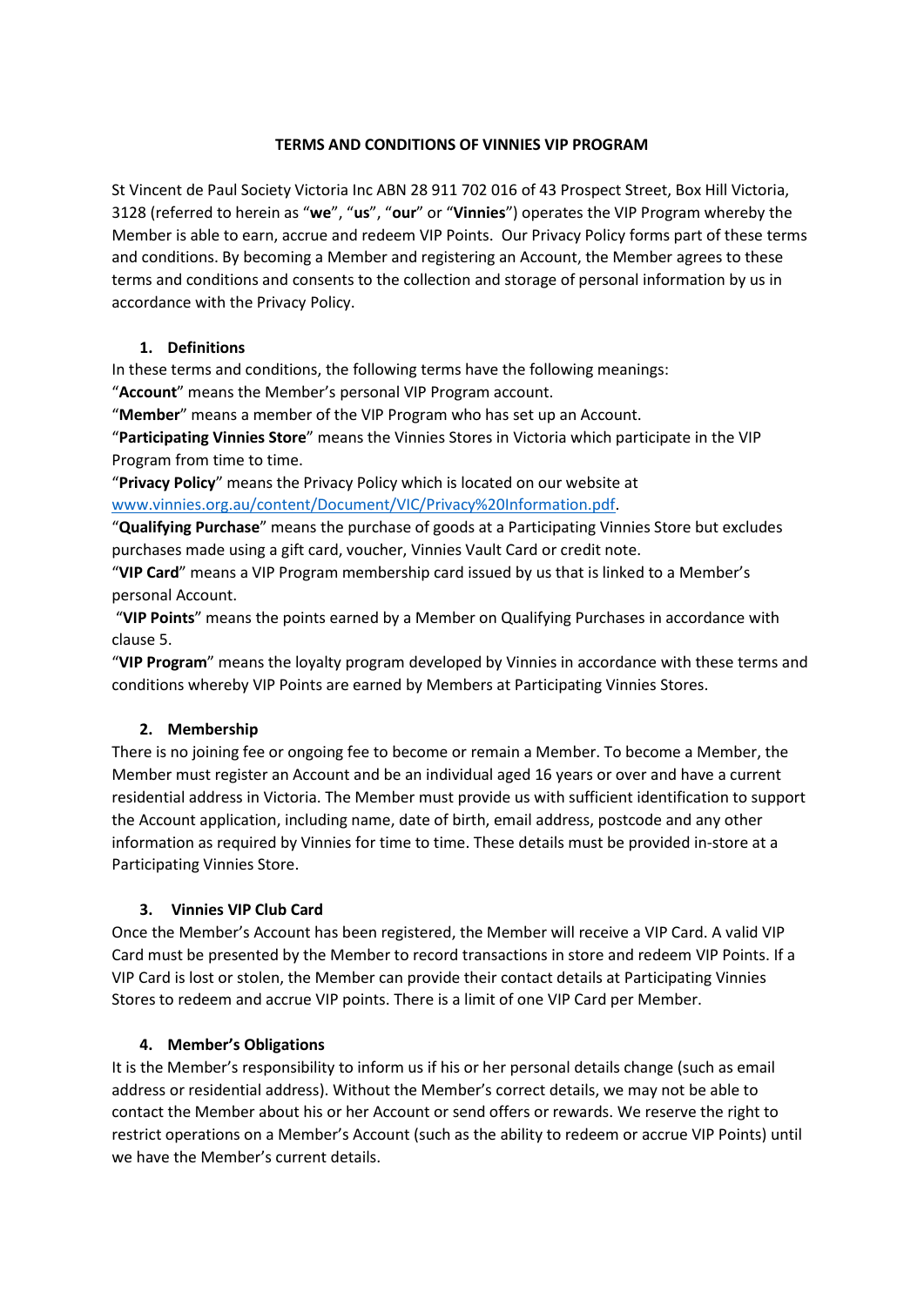The Member must advise us immediately if his or her VIP Card is lost or stolen. We may (in our absolute discretion) issue the Member a new VIP Card and transfer any existing VIP Points to the Member's new VIP Card and/or create a new Account if necessary. The Member may be required to verify his or her identification at a Participating Vinnies Store.

The Member may terminate his or her Account at any time for any reason by contacting us at [vinniesvipclub@svdp-vic.org.au.](mailto:vinniesvipclub@svdp-vic.org.au)

The Member must not provide false or misleading information to Vinnies and must not alter, reproduce, disclose or in any way interfere with the details of other Members.

We reserve the right, in our sole discretion, to disqualify or suspend an Account and /or remove any VIP Points accrued by a Member who does not comply with these Terms and Conditions and may do so without notice to that Member.

### **5. Earning VIP Points**

VIP Points are earned on each Qualifying Purchase from any Participating Vinnies Stores. For each \$1.00 spent on a Qualifying Purchase, a Member will accrue one VIP Point to their Account. Vinnies reserves the right, in its sole and absolute discretion, to reverse VIP Points where a transaction is cancelled or a refund is given to the Member.

The Members agree that we may, in our absolute discretion, correct fraudulently earned or invalid VIP Points, or adjust for refunded transactions at any time. If the Member requests a refund, then the VIP Points earned on the original transaction will be reversed based on the original price of the item.

We may, at our discretion, periodically send the Member a VIP Points summary using the contact details the Member has provided. We may also make the Member's VIP Points balance available to the Member in other ways (for example, on a receipt for an in-store purchase).

The Members VIP Points will expire if he or she does not earn or redeem the VIP Points for a period of 12 consecutive months, in which case we may also terminate Account without notice to the Member. Once the Member's Account is closed, it cannot be re-activated and any VIP Points previously accrued cannot be redeemed.

VIP Points are redeemable only by the Member and are subject to compliance with these terms and conditions. VIP Points are not redeemable for cash and are non-transferable. The Member cannot transfer, assign, sell, or give VIP Points to any other person. VIP Points are not to be used in any way other than as set out in these terms and conditions.

VIP Points will be earned on the purchase of gift cards and Vinnies Vault cards. VIP Points cannot be earned on the redemption of Gift Cards or Vinnies Vault Cards.

VIP Points are not earned or redeemed on credit notes.

#### **6. Rewards**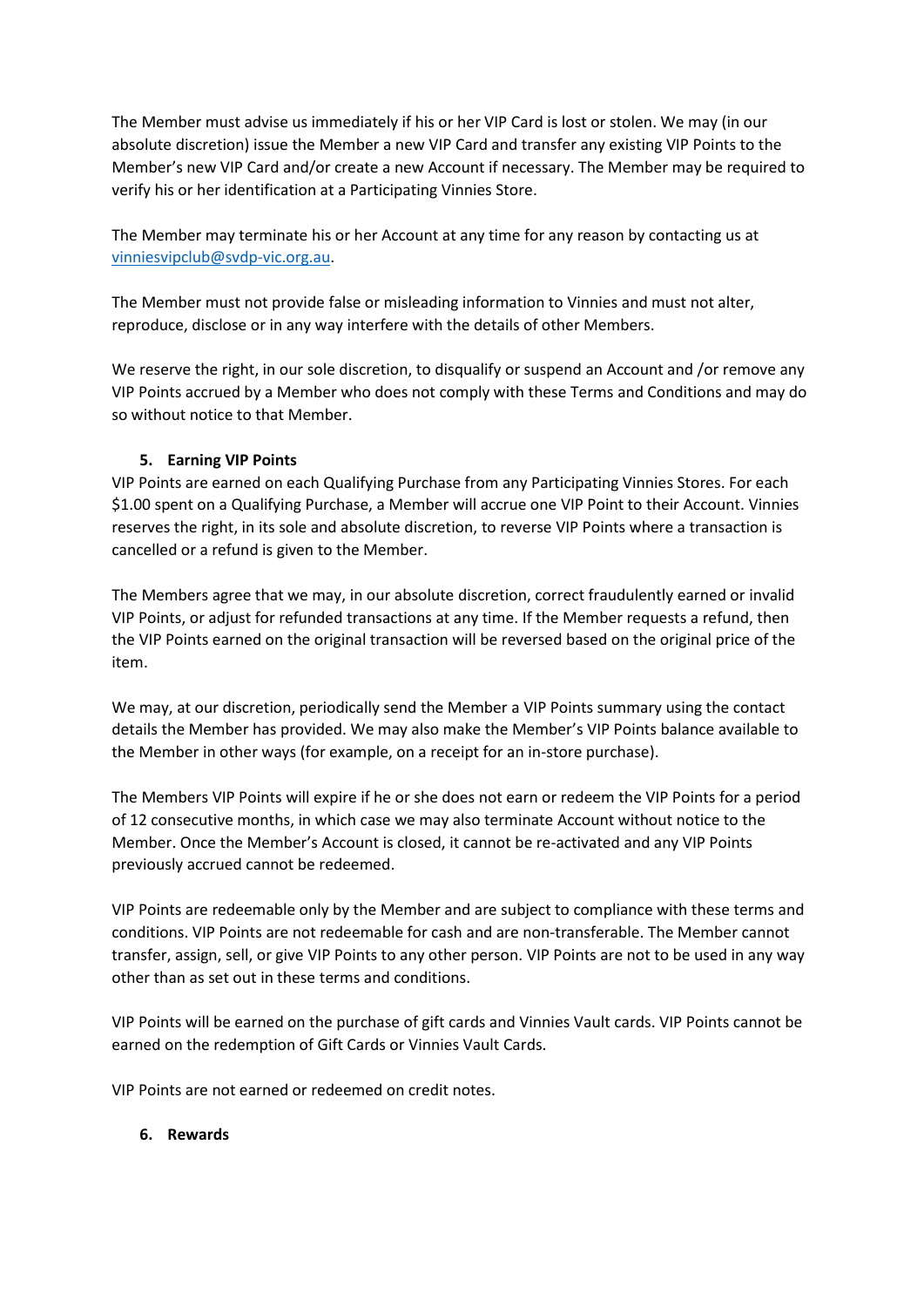The Member shall be entitled to \$10.00 for every 200 VIP Points accrued on the Member's Account (**Credit**) or such other amount that we determine from time to time. The Credit may be used by the Member towards Qualifying Purchases at Participating Vinnies Stores.

Any Credit held by a Member will be automatically applied to purchases and will be listed on the Member's receipt.

VIP Points will continue to accrue each time the Member makes a Qualifying Purchase, even where the Member uses Credit to make a Qualifying Purchase.

Credit will be valid for 12 months from the date the VIP Points are converted to a Credit. Credit can be used in part or in whole towards purchases. Subject to the expiration of the Credit, any unused Credit will remain in the Member's Account.

Any VIP Points which are not redeemed will remain in the Member's Account for future use.

# **7. Changes to Terms and Conditions**

We may, at our discretion, make any change we see fit to these Terms and Conditions, including, without limitation:

- a) the number of VIP Points earned on each Qualifying Purchase;
- b) the number of VIP Points required to be converted to a Credit;
- c) the amount of Credit provided;
- d) the items included in Qualifying Purchases; and/or
- e) the period for expiry of VIP Points .

We will give the Member notice of any change to these Terms and Conditions as set out at our sole discretion, via the St Vincent de Paul Victoria website and/or by direct communication sent to the Member's email address.

## **8. Termination**

We may, at our discretion and without notice, terminate the Member's Account, VIP Card and withdraw the Member's VIP Points if we believe that the Member has:

- a) failed to comply with these Terms and Conditions;
- b) provided misleading information or make any misrepresentation to us in connection with VIP Points;
- c) intended to use the VIP Points fraudulently or otherwise in contravention of these Terms and Conditions or the law generally; or
- d) been abusive or offensive to any of our staff or volunteers.

In our absolute discretion, we reserve the right to cancel, terminate, modify or suspend the VIP Program at any time. We will not be liable to the Member for the termination of the VIP Program including, without limitation, for any unredeemed VIP Points or unused Credit at the time of termination.

## **9. Limitation on Liability**

To the extent permitted by law, we shall not be liable (and our related entities, officers, directors, employees and volunteers shall not be liable) for any direct, indirect, incidental, special or consequential damages arising out of the VIP Program and in the event of such liability, it shall be limited to the value of the Credit earned by the Member. The Member releases Vinnies (and its